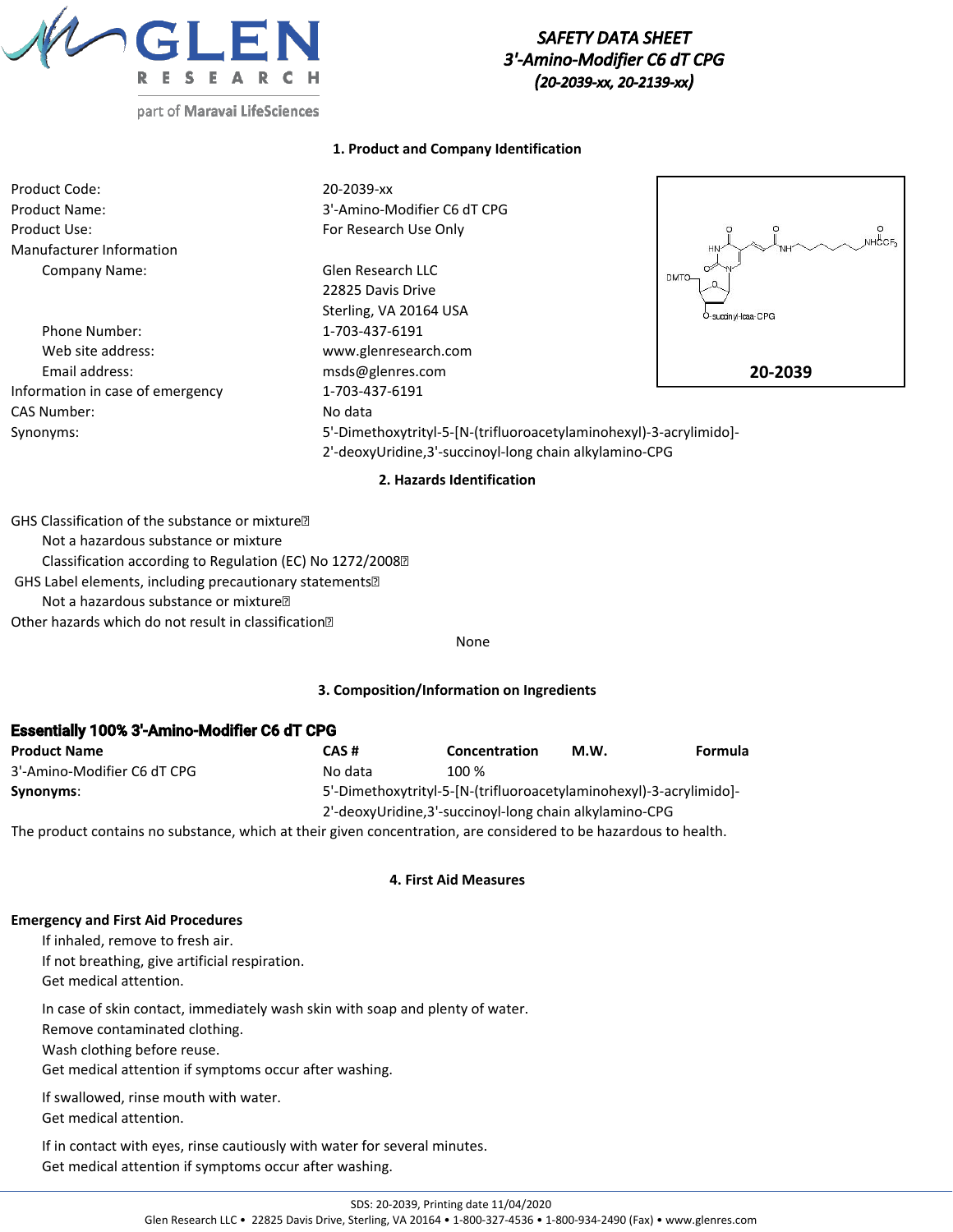# *SAFETY DATA SHEET 3'-Amino-Modifier C6 dT CPG (20-2039-xx, 20-2139-xx)*

# **6. Accidental Release Measures**

# **Steps To Be Taken In Case Material Is Released Or Spilled**

Sweep up bulk of material and finish by wiping with a damp towel. Do not let product enter the drain. Wear impermeable gloves, safety glasses and a lab coat when cleaning up the spill. A NIOSH dust mask is recommended when a possibility of dust inhalation exists. Local exhaust is usually sufficient.

# **7. Handling and Storage**

# **Precautions To Be Taken in Handling**

Handle using safe laboratory practices. Avoid all direct contact.

## **Recommended Storage**

Freezer storage, -10 to -30°C, dry

### **Precautions To Be Taken in Storing**

Keep container tightly closed. Store in well-ventilated place.

Flammability: No data

Explosive Limits: LEL: No data UEL: No data

## **Other Precautions**

Protect from sunlight.

## **8. Exposure Controls/Personal Protection**

| <b>Product Name</b>                                                            | CAS#                                | <b>OSHA PEL</b> | <b>ACGIH TLV</b> | <b>Other Limits</b> |  |
|--------------------------------------------------------------------------------|-------------------------------------|-----------------|------------------|---------------------|--|
| 3'-Amino-Modifier C6 dT CPG                                                    | No data                             | No data         | No data          | No data             |  |
| <b>Respiratory Equipment (Specify Type)</b>                                    |                                     |                 |                  |                     |  |
| A NIOSH dust mask is recommended when a possibility of dust inhalation exists. |                                     |                 |                  |                     |  |
| <b>Eve Protection</b>                                                          |                                     |                 |                  |                     |  |
| Safety glasses                                                                 |                                     |                 |                  |                     |  |
| <b>Protective Gloves</b>                                                       |                                     |                 |                  |                     |  |
| Impermeable gloves                                                             |                                     |                 |                  |                     |  |
| <b>Other Protective Clothing</b>                                               |                                     |                 |                  |                     |  |
| Normal laboratory apparel                                                      |                                     |                 |                  |                     |  |
| <b>Engineering Controls (Ventilation etc.)</b>                                 |                                     |                 |                  |                     |  |
| Local exhaust ventilation is usually sufficient                                |                                     |                 |                  |                     |  |
| <b>Work/Hygienic/Maintenance Practices</b>                                     |                                     |                 |                  |                     |  |
| Wash hands after handling                                                      |                                     |                 |                  |                     |  |
|                                                                                |                                     |                 |                  |                     |  |
|                                                                                | 9. Physical and Chemical Properties |                 |                  |                     |  |
| <b>Physical State:</b>                                                         | [ ] Gas                             | [ ] Liquid      | [X] Solid        |                     |  |
| Appearance:                                                                    | White to off-white powder           |                 |                  |                     |  |
| Odor:                                                                          | Odorless                            |                 |                  |                     |  |
| <b>Odor Threshold:</b>                                                         | No data                             |                 |                  |                     |  |
| pH:                                                                            | No data                             |                 |                  |                     |  |
| <b>Melting Point:</b>                                                          | No data                             |                 |                  |                     |  |
| <b>Freezing Point:</b>                                                         | No data                             |                 |                  |                     |  |
| Initial Boiling Point and Boiling Range:                                       | No data                             |                 |                  |                     |  |
| Flash Point:                                                                   | No data                             |                 |                  |                     |  |
| Specific Gravity:                                                              | No data                             |                 |                  |                     |  |
| Evaporation Rate (Water=1):                                                    | No data                             |                 |                  |                     |  |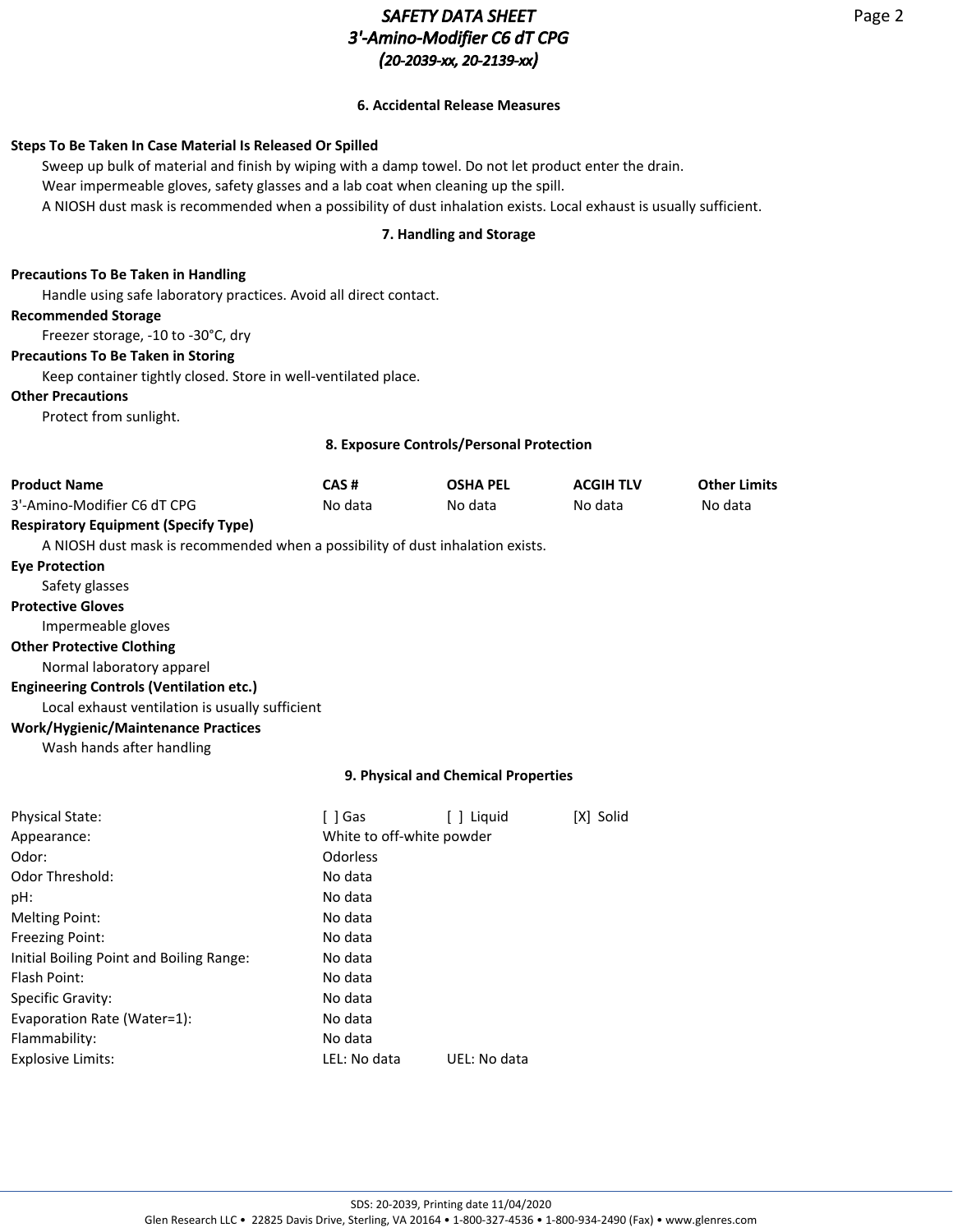| Vapor Pressure (vs. Air or mm Hg):                                                                       | No data            |                               |                                                         |             |
|----------------------------------------------------------------------------------------------------------|--------------------|-------------------------------|---------------------------------------------------------|-------------|
| Vapor Density (vs. Air = $1$ ):                                                                          | No data            |                               |                                                         |             |
| Relative Density:                                                                                        | No data            |                               |                                                         |             |
| Solubility in Water:                                                                                     | No data            |                               |                                                         |             |
| Partition Coefficient (n-octanol/water):                                                                 | No data            |                               |                                                         |             |
| Auto-ignition Temperature:                                                                               | No data            |                               |                                                         |             |
| Decomposition Temperature:                                                                               | No data            |                               |                                                         |             |
| Viscosity:<br>Percent Volatile:                                                                          | No data<br>No data |                               |                                                         |             |
|                                                                                                          |                    |                               |                                                         |             |
|                                                                                                          |                    | 10. Stability and Reactivity  |                                                         |             |
| Stability:                                                                                               | Unstable [ ]       | Stable [X]                    |                                                         |             |
| <b>Conditions To Avoid - Instability</b>                                                                 |                    |                               |                                                         |             |
| Stable under recommended storage conditions.                                                             |                    |                               |                                                         |             |
| <b>Incompatibility - Materials To Avoid</b>                                                              |                    |                               |                                                         |             |
| Strong oxidizing reagents                                                                                |                    |                               |                                                         |             |
| <b>Hazardous Decomposition or Byproducts</b>                                                             |                    |                               |                                                         |             |
| Oxides of nitrogen and carbon may evolve when heated to decomposition.                                   |                    |                               |                                                         |             |
| <b>Possibility of Hazardous Reactions:</b>                                                               | Will occur [ ]     | Will not occur [X]            |                                                         |             |
| <b>Conditions To Avoid - Hazardous Reactions</b>                                                         |                    |                               |                                                         |             |
| Stable material, hazardous polymerization will not occur.                                                |                    |                               |                                                         |             |
|                                                                                                          |                    | 11. Toxicological Information |                                                         |             |
| To the best of our knowledge, the toxicological properties of this substance have not been investigated. |                    |                               |                                                         |             |
| This product should be handled with the usual care when dealing with chemicals.                          |                    |                               |                                                         |             |
| <b>Product Name</b>                                                                                      | CAS#               | <b>NTP</b>                    | <b>IARC</b>                                             | <b>OSHA</b> |
| 3'-Amino-Modifier C6 dT CPG                                                                              | No data            | No data                       | No data                                                 | No data     |
|                                                                                                          |                    | 12. Ecological Information    |                                                         |             |
|                                                                                                          |                    |                               |                                                         |             |
| No data available.                                                                                       |                    |                               |                                                         |             |
|                                                                                                          |                    | 13. Disposal Considerations   |                                                         |             |
| <b>Waste Disposal Method</b>                                                                             |                    |                               |                                                         |             |
| For Product - Observe all federal, state and local regulations.                                          |                    |                               |                                                         |             |
| For Contaminated Packaging - Dispose of in compliance with regulations.                                  |                    |                               |                                                         |             |
| Sweep up bulk of material and finish by wiping with a damp towel. Dispose of unused product.             |                    |                               |                                                         |             |
|                                                                                                          |                    | 14. Transport Information     |                                                         |             |
|                                                                                                          |                    |                               |                                                         |             |
| <b>LAND TRANSPORT (49CFR)</b>                                                                            |                    |                               |                                                         |             |
| 49CFR Shipping Name                                                                                      |                    |                               | Not a dangerous material as defined in the regulations. |             |
| AIR TRANSPORT (ICAO/IATA)                                                                                |                    |                               |                                                         |             |
| ICAO/IATA Shipping Name<br><b>MARINE TRANSPORT (IMDG/IMO)</b>                                            |                    |                               | Not a dangerous goods as defined in the regulations.    |             |
| IMDG/IMO Shipping Name                                                                                   |                    |                               | Not a dangerous goods as defined in the regulations.    |             |
| Marine Pollutant:                                                                                        | No                 |                               |                                                         |             |
| <b>Additional Transport Information</b>                                                                  |                    |                               |                                                         |             |
| Not regulated as a hazardous material or dangerous goods.                                                |                    |                               |                                                         |             |
|                                                                                                          |                    |                               |                                                         |             |
|                                                                                                          |                    |                               |                                                         |             |

## **15. Regulatory Information**